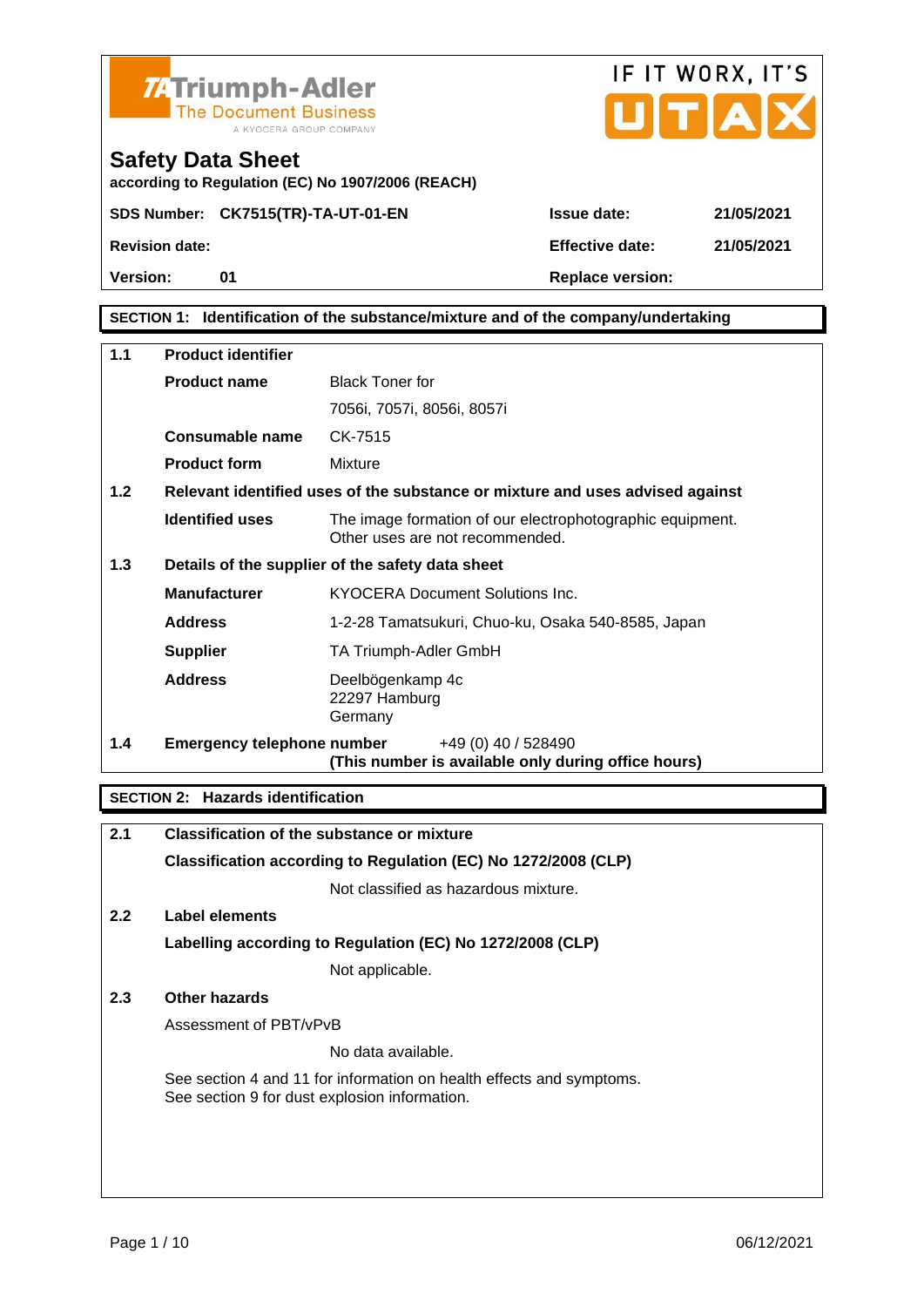| <b>74 Triumph-Adler</b><br><b>The Document Business</b><br>A KYOCERA GROUP COMPANY |                                                                                                                                             |                                                                                                                        |                                                                    | IF IT WORX, IT'S<br>U[T A]                                |                             |
|------------------------------------------------------------------------------------|---------------------------------------------------------------------------------------------------------------------------------------------|------------------------------------------------------------------------------------------------------------------------|--------------------------------------------------------------------|-----------------------------------------------------------|-----------------------------|
| <b>Safety Data Sheet</b>                                                           |                                                                                                                                             | according to Regulation (EC) No 1907/2006 (REACH)                                                                      |                                                                    |                                                           |                             |
|                                                                                    |                                                                                                                                             | SDS Number: CK7515(TR)-TA-UT-01-EN                                                                                     |                                                                    | Issue date:                                               | 21/05/2021                  |
| Revision date:                                                                     |                                                                                                                                             |                                                                                                                        |                                                                    | Effective date:                                           | 21/05/2021                  |
| Version:                                                                           | 01                                                                                                                                          |                                                                                                                        |                                                                    | Replace version:                                          |                             |
|                                                                                    |                                                                                                                                             | SECTION 3: Composition/information on ingredients                                                                      |                                                                    |                                                           |                             |
|                                                                                    |                                                                                                                                             |                                                                                                                        |                                                                    |                                                           |                             |
| 3.2<br><b>Mixtures</b>                                                             |                                                                                                                                             |                                                                                                                        |                                                                    |                                                           |                             |
|                                                                                    | Chemical name                                                                                                                               |                                                                                                                        | CAS No                                                             | Weight%                                                   | <b>Classification (CLP)</b> |
|                                                                                    | Carbon Black<br>Amorphous silica<br>Titanium dioxide                                                                                        | Polyester resin (3 kinds)<br>Ferrite (Ferrite including Manganese)                                                     | confidential<br>66402-68-4<br>1333-86-4<br>7631-86-9<br>13463-67-7 | 70-80<br>5-10 (as Mn: $<$ 2)<br>$3 - 8$<br>$1 - 5$<br>< 1 | Carc.2(H351)                |
|                                                                                    |                                                                                                                                             | Information of ingredients<br>(1) Substance, which present a health or environmental hazard within the meaning of CLP: |                                                                    |                                                           |                             |
|                                                                                    |                                                                                                                                             | Titanium dioxide.                                                                                                      |                                                                    |                                                           |                             |
|                                                                                    | (2) Substance, which are assigned Community workplace exposure limits:                                                                      |                                                                                                                        |                                                                    |                                                           |                             |
|                                                                                    | None.                                                                                                                                       |                                                                                                                        |                                                                    |                                                           |                             |
|                                                                                    | (3) Substance, which are PBT or vPvB in accordance with the criteria set out in Annex XIII of<br>REACH:                                     |                                                                                                                        |                                                                    |                                                           |                             |
|                                                                                    |                                                                                                                                             | None.                                                                                                                  |                                                                    |                                                           |                             |
|                                                                                    | REACH (SVHC):                                                                                                                               | (4) Substance, which are included in the list established in accordance with Article 59(1) of                          |                                                                    |                                                           |                             |
|                                                                                    |                                                                                                                                             | None.                                                                                                                  |                                                                    |                                                           |                             |
|                                                                                    |                                                                                                                                             | See section 16 for the full text of the H statements declared above.                                                   |                                                                    |                                                           |                             |
| SECTION 4: First aid measures                                                      |                                                                                                                                             |                                                                                                                        |                                                                    |                                                           |                             |
|                                                                                    |                                                                                                                                             |                                                                                                                        |                                                                    |                                                           |                             |
| 4.1                                                                                |                                                                                                                                             | Description of first aid measures                                                                                      |                                                                    |                                                           |                             |
|                                                                                    | Inhalation:<br>Remove from exposure to fresh air and gargle with plenty of water.<br>Consult a doctor in case of such symptoms as coughing. |                                                                                                                        |                                                                    |                                                           |                             |
|                                                                                    |                                                                                                                                             | Skin contact: Wash with soap and water.                                                                                |                                                                    |                                                           |                             |
|                                                                                    | Eye contact:                                                                                                                                | Flush with water immediately and see a doctor if irritating.                                                           |                                                                    |                                                           |                             |
|                                                                                    | Ingestion:<br>Rinse out the mouth. Drink one or two glasses of water to dilute.<br>Seek medical treatment if necessary.                     |                                                                                                                        |                                                                    |                                                           |                             |
|                                                                                    |                                                                                                                                             |                                                                                                                        |                                                                    |                                                           |                             |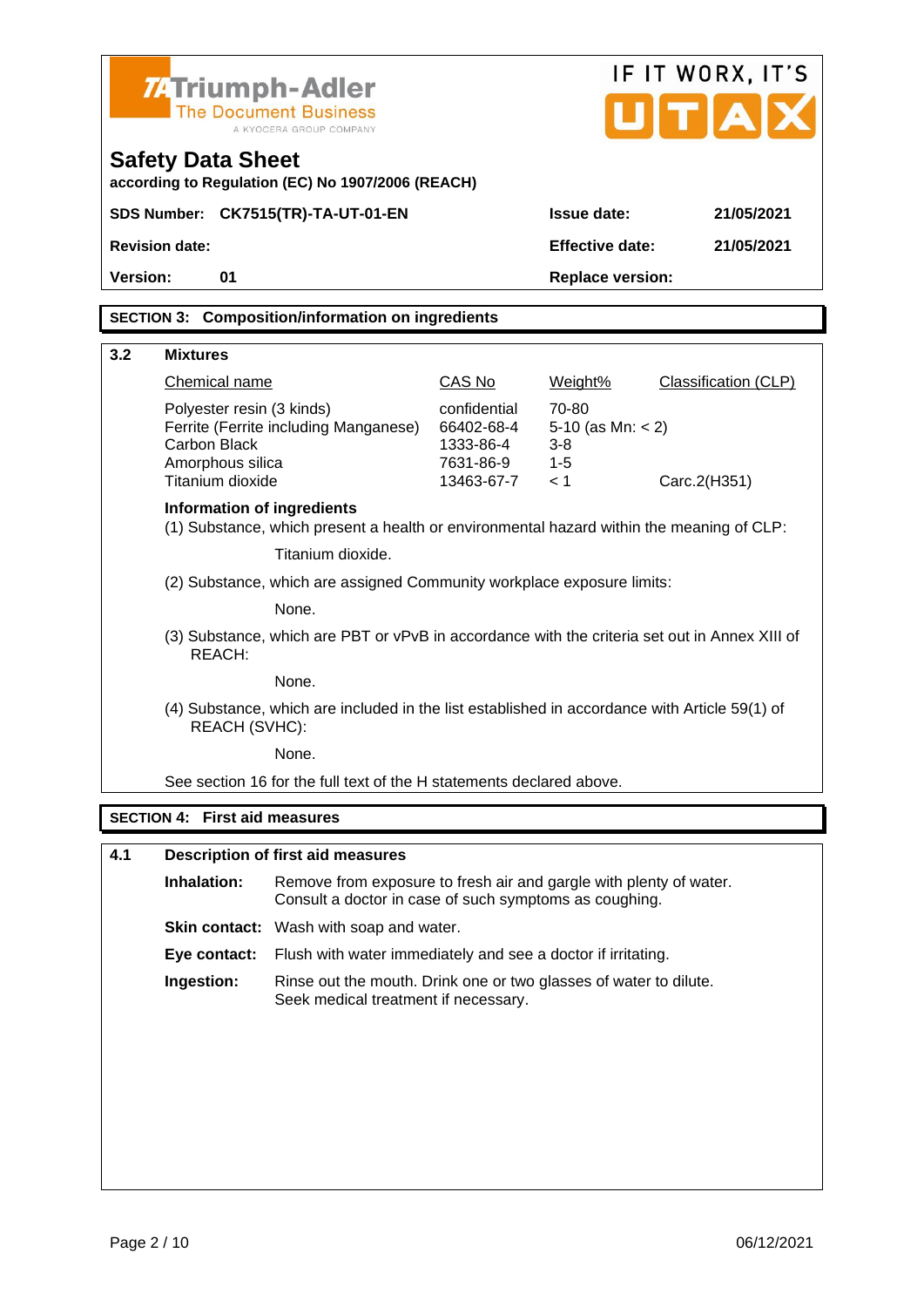



according to Regulation (EC) No 1907/2006 (REACH)

|                | SDS Number: CK7515(TR)-TA-UT-01-EN | Issue date:      | 21/05/2021 |
|----------------|------------------------------------|------------------|------------|
| Revision date: |                                    | Effective date:  | 21/05/2021 |
| Version:       |                                    | Replace version: |            |
|                |                                    |                  |            |

# 4.2 Most important symptoms and effects, both acute and delayed Potential health effects and symptoms Inhalation: Prolonged inhalation of excessive dusts may cause lung damage. Use of this product as intended does not result in prolonged inhalation of excessive toner dusts. Skin contact: Unlikely to cause skin irritation. Eye contact: May cause transient eye irritation. Ingestion: Use of this product as intended does not result in ingestion. 4.3 Indication of any immediate medical attention and special treatment needed No additional information available.

### SECTION 5: Firefighting measures

5.1 Extinguishing media

Suitable extinguishing media

Water spray, foam, powder,  $CO<sub>2</sub>$  or dry chemical

Unsuitable extinguishing media

None specified.

5.2 Special hazards arising from the substance or mixture

Hazardous combustion products: Carbon dioxide, Carbon monoxide

5.3 Advice for firefighters

Fire-fighting procedures

Pay attention not to blow away dust. Drain water off around and decrease the atmosphere temperature to extinguish the fire.

Protection equipment for firefighters

None specified.

### SECTION 6: Accidental release measures

| 6.1 | Personal precautions, protective equipment and emergency procedures                                                                        |
|-----|--------------------------------------------------------------------------------------------------------------------------------------------|
|     | Avoid inhalation, ingestion, eye and skin contact in case of accidental release.<br>Avoid formation of dust. Provide adequate ventilation. |
| 6.2 | Environmental precautions                                                                                                                  |
|     | Do not allow to enter into surface water or drains.                                                                                        |
| 6.3 | Methods and material for containment and cleaning up                                                                                       |
|     | Gather the released powder not to blow away and wipe up with a wet cloth.                                                                  |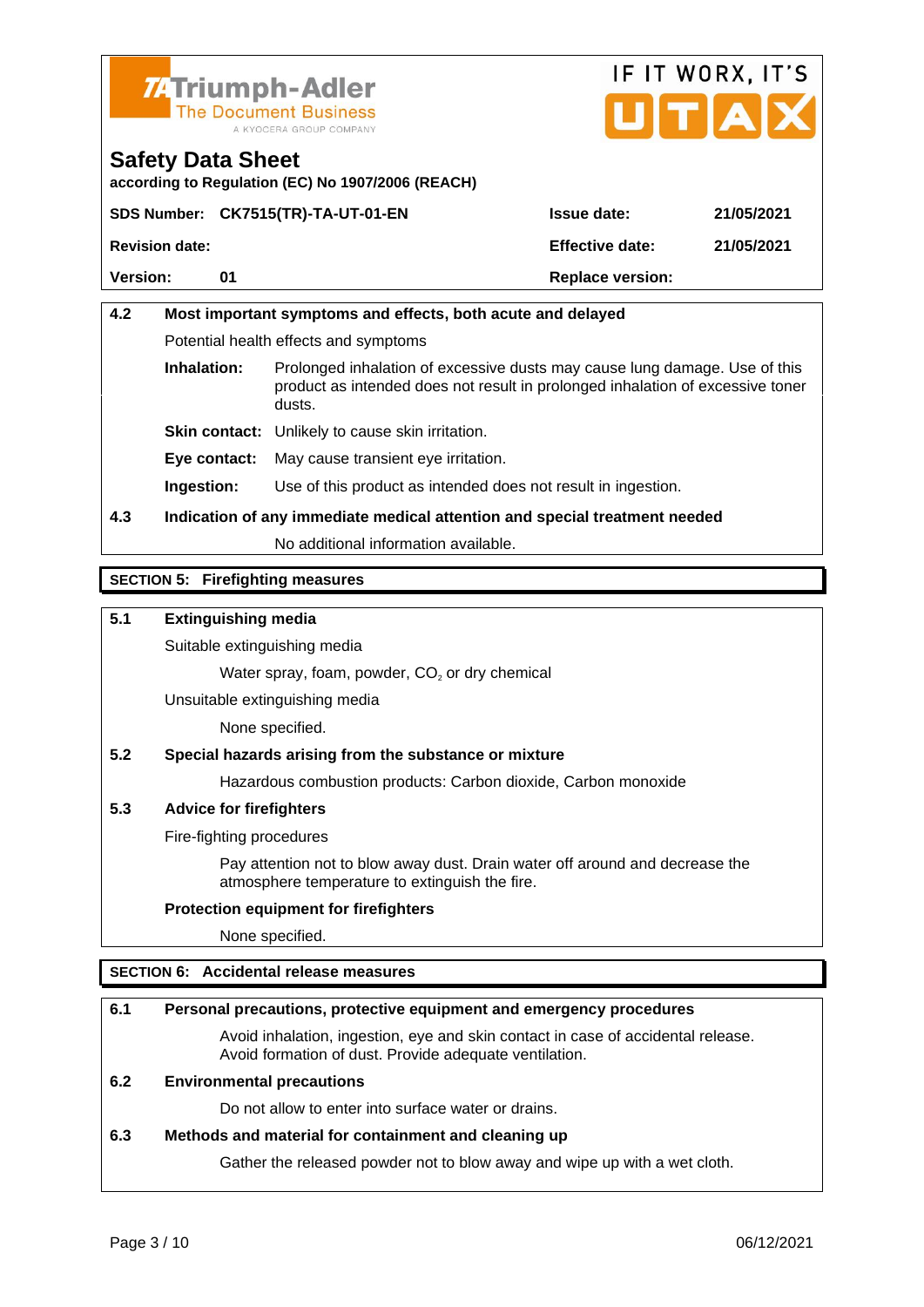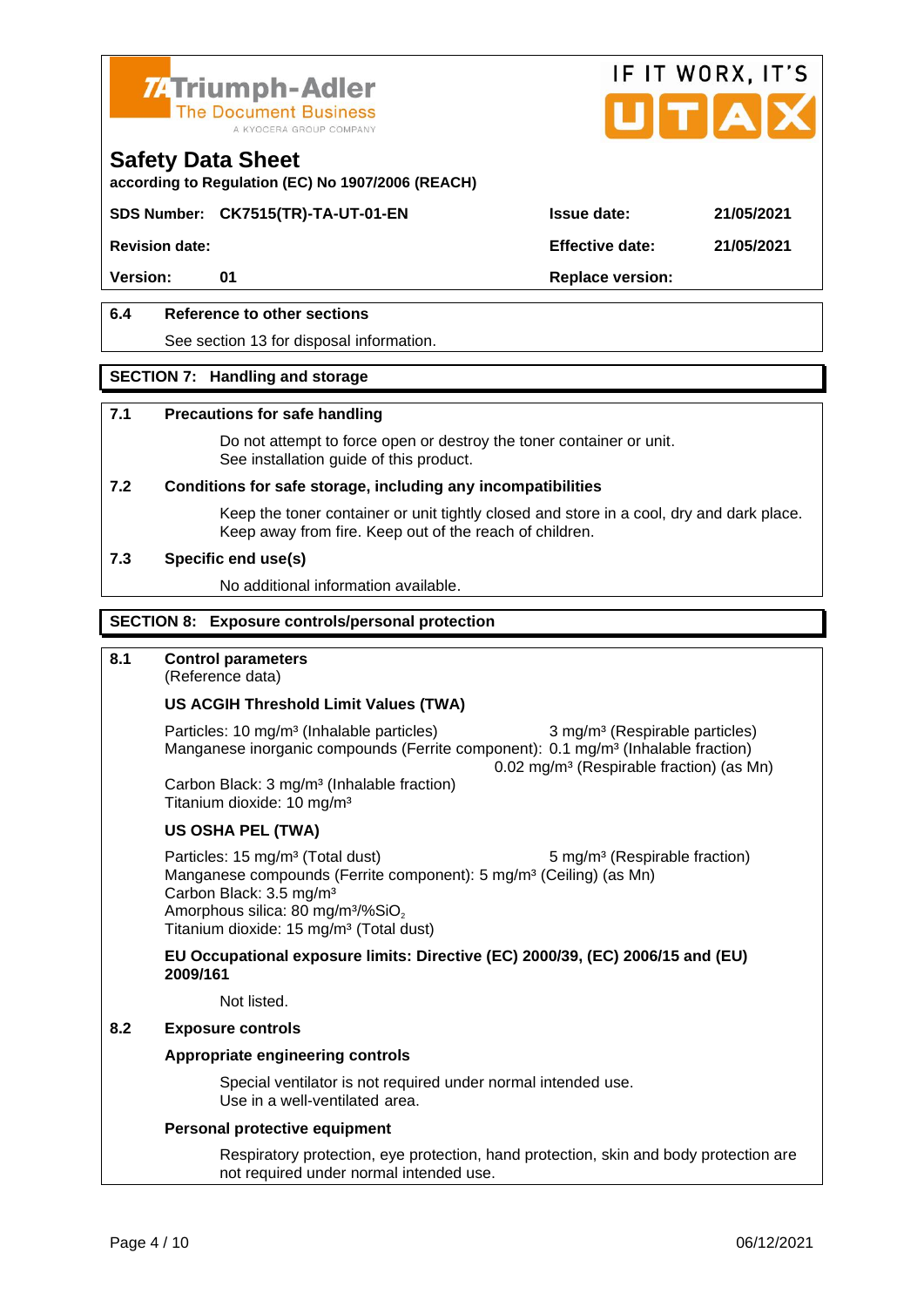



according to Regulation (EC) No 1907/2006 (REACH)

SDS Number: CK7515(TR)-TA-UT-01-EN Issue date: 21/05/2021

# 8.2 Environmental exposure controls

#### No additional information available.

#### SECTION 9: Physical and chemical properties

| 9.1<br>Information on basic physical and chemical properties |                            |
|--------------------------------------------------------------|----------------------------|
| Appearance                                                   |                            |
| Physical state                                               | Solid (fine powder)        |
| Colour                                                       | <b>Black</b>               |
| Odour                                                        | Odourless                  |
| Odour threshold                                              | No data available.         |
| pH                                                           | No data available.         |
| Melting point [°C]                                           | 100-120 (Toner)            |
| Boiling point                                                | No data available.         |
| Flash point                                                  | No data available.         |
| Evaporation rate                                             | No data available.         |
| Flammability (solid, gas)                                    | No data available.         |
| Upper flammability or explosive limit                        | No data available.         |
| Lower flammability or explosive limit                        | No data available.         |
| Vapour pressure                                              | No data available.         |
| Vapour density                                               | No data available.         |
| Relative density [g/cm <sup>3</sup> ]                        | 0.4-0.6 (Toner)            |
| Solubility (ies)                                             | Almost insoluble in water. |
| Partition coefficient: n-octanol/water                       | No data available.         |
| Auto-ignition temperature                                    | No data available.         |
| Decomposition temperature                                    | No data available.         |
| Viscosity                                                    | No data available.         |
| <b>Explosive properties</b>                                  | No data available.         |
| Oxidizing properties                                         | No data available.         |

#### 9.2 Other information

Dust explosion properties

Dust explosion is improbable under normal intended use. Experimental explosiveness of toner is classified into the same rank such kind of powder as flour, dry milk and resin powder according to the pressure rising speed.

Revision date: Effective date: 21/05/2021

Version: 01 Replace version: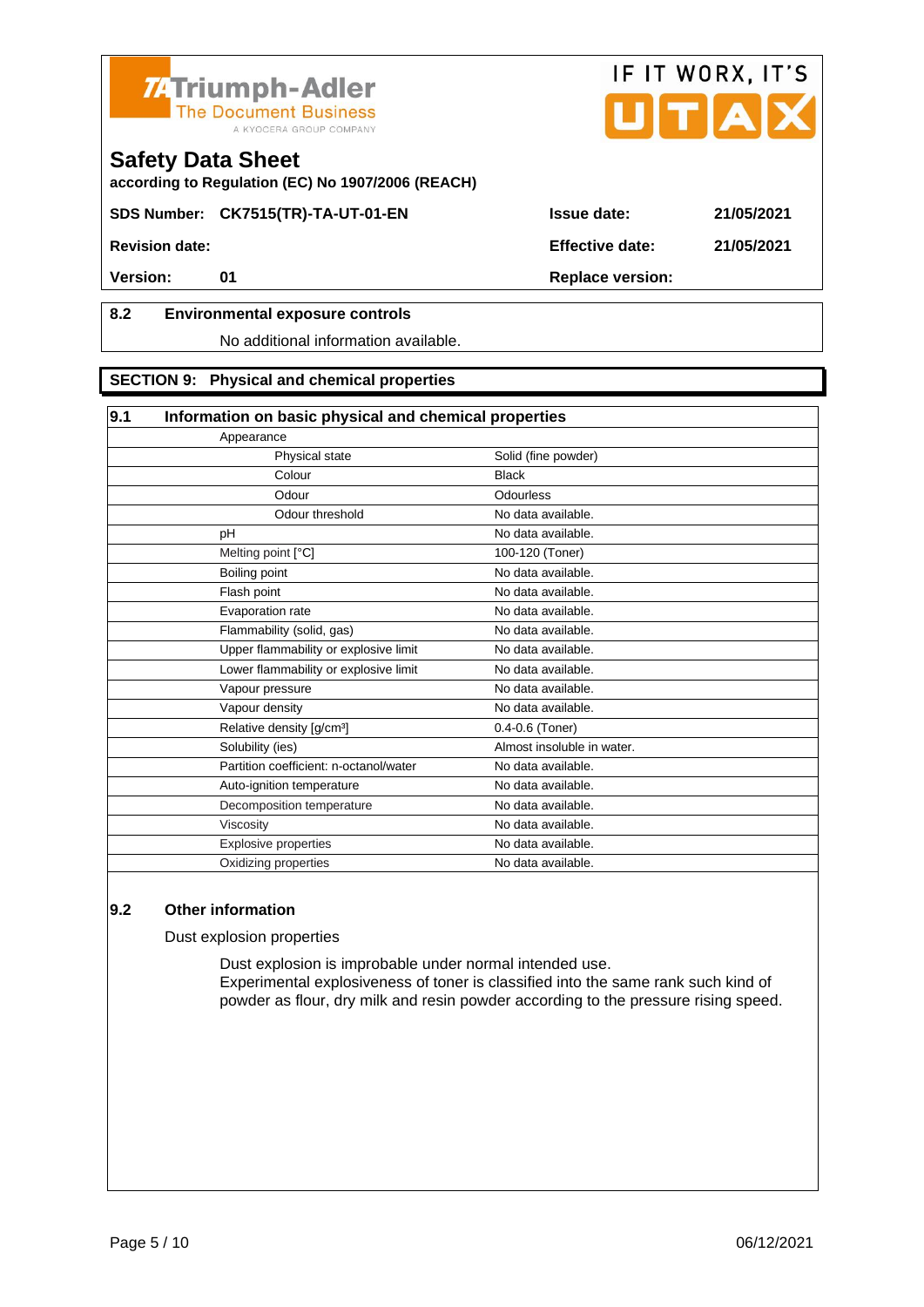



SDS Number: CK7515(TR)-TA-UT-01-EN Issue date: 21/05/2021

according to Regulation (EC) No 1907/2006 (REACH)

Safety Data Sheet

Version: 01 Replace version:

SECTION 10: Stability and reactivity

| 10.1                                                                                         | Reactivity                                                                     |                                                                    |  |  |  |
|----------------------------------------------------------------------------------------------|--------------------------------------------------------------------------------|--------------------------------------------------------------------|--|--|--|
|                                                                                              | No data available.                                                             |                                                                    |  |  |  |
| 10.2                                                                                         | Chemical stability                                                             |                                                                    |  |  |  |
|                                                                                              |                                                                                | This product is stable under normal conditions of use and storage. |  |  |  |
| 10.3                                                                                         | Possibility of hazardous reactions                                             |                                                                    |  |  |  |
|                                                                                              | Hazardous reactions will not occur.                                            |                                                                    |  |  |  |
| 10.4                                                                                         | Conditions to avoid                                                            |                                                                    |  |  |  |
|                                                                                              | None specified.                                                                |                                                                    |  |  |  |
| 10.5                                                                                         | Incompatible materials                                                         |                                                                    |  |  |  |
|                                                                                              | None specified.                                                                |                                                                    |  |  |  |
| 10.6                                                                                         | Hazardous decomposition products                                               |                                                                    |  |  |  |
|                                                                                              |                                                                                | Hazardous decomposition products are not to be produced.           |  |  |  |
|                                                                                              | <b>SECTION 11:</b><br>Toxicological information                                |                                                                    |  |  |  |
| 11.1                                                                                         | Information on toxicological effects                                           |                                                                    |  |  |  |
|                                                                                              | Based on available data, the classification criteria listed below are not met. |                                                                    |  |  |  |
|                                                                                              | Acute toxicity                                                                 |                                                                    |  |  |  |
|                                                                                              | Oral $(LD_{50})$                                                               | $>$ 2000 mg/kg (rat)* (Toner)<br>> 2000 mg/kg (rat)** (Carrier)    |  |  |  |
|                                                                                              | Dermal $(LD_{50})$                                                             | No data available (Toner).<br>No data available (Carrier).         |  |  |  |
|                                                                                              | Inhalation $(LC_{50}(4hr))$                                                    | $> 5.09$ mg/l (rat)* (Toner)                                       |  |  |  |
|                                                                                              | Skin corrosion/irritation                                                      |                                                                    |  |  |  |
| Acute skin irritation<br>Non-irritant (rabbit)* (Toner)<br>Non-irritant (rabbit)** (Carrier) |                                                                                |                                                                    |  |  |  |
|                                                                                              | Serious eye damage/irritation                                                  |                                                                    |  |  |  |
| Acute eye irritation<br>Mild irritant (rabbit)*. (Toner)                                     |                                                                                |                                                                    |  |  |  |
|                                                                                              | Respiratory or skin sensitization                                              |                                                                    |  |  |  |
|                                                                                              | Skin sensitization                                                             | Non-sensitising (mouse)* (Toner)<br>Non-sensitising** (Carrier)    |  |  |  |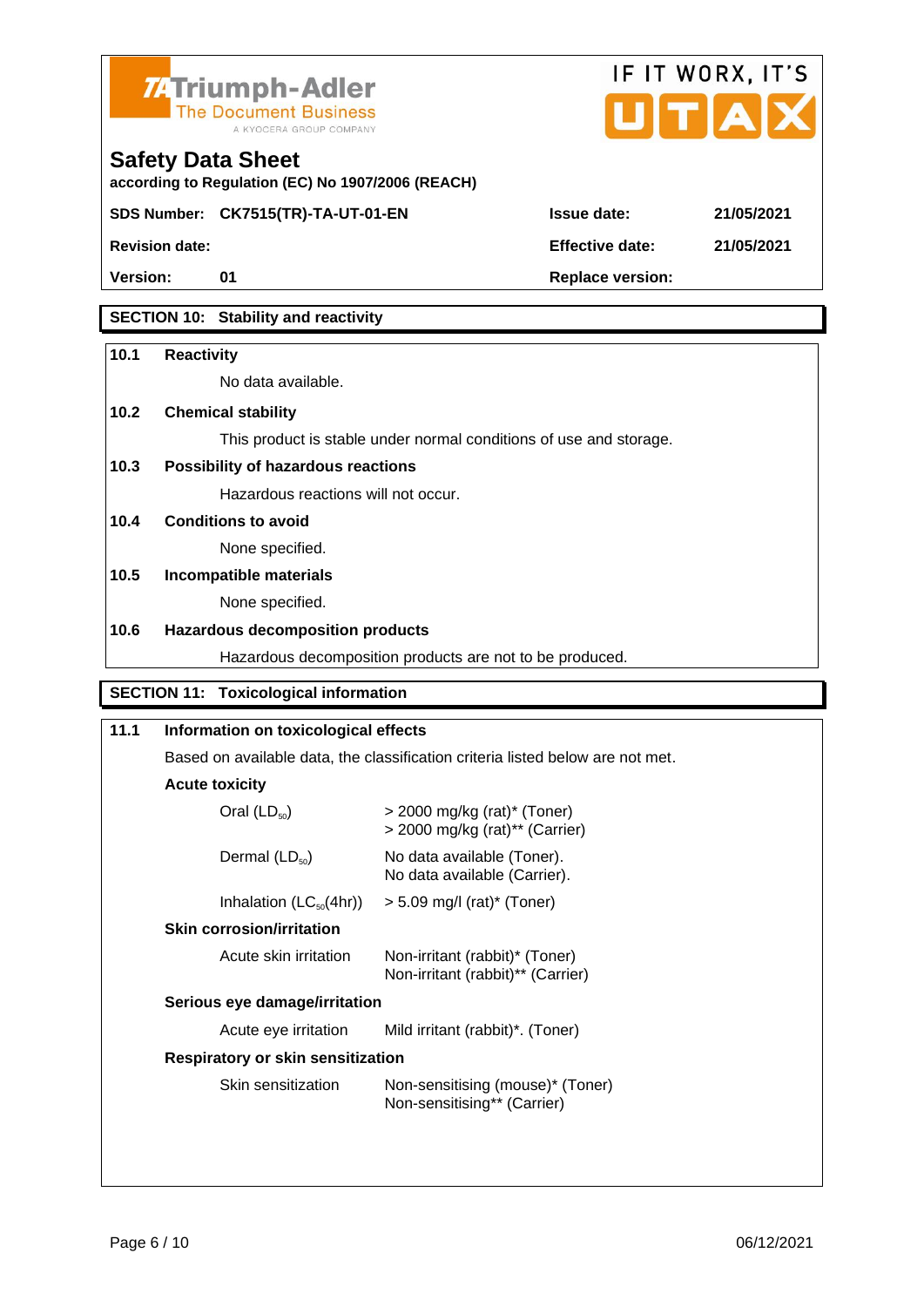| <b>ZATriumph-Adler</b>       |
|------------------------------|
| <b>The Document Business</b> |
| A KYOCERA GROUP COMPANY      |



according to Regulation (EC) No 1907/2006 (REACH)

|                | SDS Number: CK7515(TR)-TA-UT-01-EN | Issue date:      | 21/05/2021 |
|----------------|------------------------------------|------------------|------------|
| Revision date: |                                    | Effective date:  | 21/05/2021 |
| Version:       |                                    | Replace version: |            |

|                                                                                                                                                                                                                                                                                                                                                                                                                                                                                                                                                                                                                                                                                                                                                                                                                                                                                                                                                                                                                                                                                                                                                                                                                                                                                                    |                             | <b>INPIGUO VUIDIUII.</b>                                                                                                                                                                                                                          |
|----------------------------------------------------------------------------------------------------------------------------------------------------------------------------------------------------------------------------------------------------------------------------------------------------------------------------------------------------------------------------------------------------------------------------------------------------------------------------------------------------------------------------------------------------------------------------------------------------------------------------------------------------------------------------------------------------------------------------------------------------------------------------------------------------------------------------------------------------------------------------------------------------------------------------------------------------------------------------------------------------------------------------------------------------------------------------------------------------------------------------------------------------------------------------------------------------------------------------------------------------------------------------------------------------|-----------------------------|---------------------------------------------------------------------------------------------------------------------------------------------------------------------------------------------------------------------------------------------------|
| 11.1                                                                                                                                                                                                                                                                                                                                                                                                                                                                                                                                                                                                                                                                                                                                                                                                                                                                                                                                                                                                                                                                                                                                                                                                                                                                                               | Germ cell mutagenicity      | Ames test is negative** (Toner)<br>Ames test is negative** (Carrier)<br>*(based on test result of similar product)<br>** (based on test result of constituent materials)                                                                          |
|                                                                                                                                                                                                                                                                                                                                                                                                                                                                                                                                                                                                                                                                                                                                                                                                                                                                                                                                                                                                                                                                                                                                                                                                                                                                                                    | Information of ingredients: |                                                                                                                                                                                                                                                   |
|                                                                                                                                                                                                                                                                                                                                                                                                                                                                                                                                                                                                                                                                                                                                                                                                                                                                                                                                                                                                                                                                                                                                                                                                                                                                                                    |                             | No mutagen according to MAK, TRGS905 und (EC) No 1272/2008 Annex VI.                                                                                                                                                                              |
|                                                                                                                                                                                                                                                                                                                                                                                                                                                                                                                                                                                                                                                                                                                                                                                                                                                                                                                                                                                                                                                                                                                                                                                                                                                                                                    | Carcinogenicity             |                                                                                                                                                                                                                                                   |
|                                                                                                                                                                                                                                                                                                                                                                                                                                                                                                                                                                                                                                                                                                                                                                                                                                                                                                                                                                                                                                                                                                                                                                                                                                                                                                    | Information of ingredients: |                                                                                                                                                                                                                                                   |
|                                                                                                                                                                                                                                                                                                                                                                                                                                                                                                                                                                                                                                                                                                                                                                                                                                                                                                                                                                                                                                                                                                                                                                                                                                                                                                    |                             | No carcinogen or potential carcinogen (except Titanium dioxide and Carbon Black)<br>according to IARC, Japan Association on Industrial Health, ACGIH, EPA, OSHA, NTP,<br>MAK, California Proposition 65, TRGS 905 and (EC) No 1272/2008 Annex VI. |
| The IARC re-evaluated Titanium dioxide and Carbon Black as a Group 2B carcinogen<br>(possibly carcinogenic to humans) as the result of inhalation exposure test in rats. But,<br>oral/skin test does not show carcinogenicity (2). The evaluation of Carbon Black is based upon<br>the development of lung tumours in rat receiving chronic inhalation exposures to free Carbon<br>Black at level that induce particle overload of the lung. The studies performed in animal<br>models other than rats have not demonstrated an association between Carbon Black and lung<br>tumours. Moreover, a two years cancer bioassay using a typical toner preparation containing<br>Carbon Black demonstrated no association between toner exposure and tumour development<br>in rats (1). In the animal chronic inhalation studies for Titanium dioxide, the lung tumour was<br>observed only in rats. It is estimated that this is attributed to the overload of rat's lung<br>clearance mechanism (overload phenomenon) (3). The inhalation of excessive Titanium<br>dioxide does not occur in normal use of this product. Also, epidemiological studies to date<br>have not revealed any evidence of the relation between occupational exposure to Titanium<br>dioxide and respiratory tract diseases. |                             |                                                                                                                                                                                                                                                   |
|                                                                                                                                                                                                                                                                                                                                                                                                                                                                                                                                                                                                                                                                                                                                                                                                                                                                                                                                                                                                                                                                                                                                                                                                                                                                                                    | Reproductive toxicity       |                                                                                                                                                                                                                                                   |
|                                                                                                                                                                                                                                                                                                                                                                                                                                                                                                                                                                                                                                                                                                                                                                                                                                                                                                                                                                                                                                                                                                                                                                                                                                                                                                    | Information of ingredients: |                                                                                                                                                                                                                                                   |
| (EC) No 1272/2008 Annex VI.                                                                                                                                                                                                                                                                                                                                                                                                                                                                                                                                                                                                                                                                                                                                                                                                                                                                                                                                                                                                                                                                                                                                                                                                                                                                        |                             | No reproductive toxicant according to MAK, California Proposition 65, TRGS 905 und                                                                                                                                                                |
|                                                                                                                                                                                                                                                                                                                                                                                                                                                                                                                                                                                                                                                                                                                                                                                                                                                                                                                                                                                                                                                                                                                                                                                                                                                                                                    | STOT-single exposure        | No data available.                                                                                                                                                                                                                                |
|                                                                                                                                                                                                                                                                                                                                                                                                                                                                                                                                                                                                                                                                                                                                                                                                                                                                                                                                                                                                                                                                                                                                                                                                                                                                                                    | STOT-repeated exposure      | No data available.                                                                                                                                                                                                                                |
|                                                                                                                                                                                                                                                                                                                                                                                                                                                                                                                                                                                                                                                                                                                                                                                                                                                                                                                                                                                                                                                                                                                                                                                                                                                                                                    | Aspiration hazard           | No data available.                                                                                                                                                                                                                                |
|                                                                                                                                                                                                                                                                                                                                                                                                                                                                                                                                                                                                                                                                                                                                                                                                                                                                                                                                                                                                                                                                                                                                                                                                                                                                                                    | Chronic effects             |                                                                                                                                                                                                                                                   |
| In a study in rats by chronic inhalation exposure to a typical toner, a mild to moderate degree<br>of lung fibrosis was observed in 92% of the rats in the high concentration (16 mg/m <sup>3</sup> )<br>exposure group, and a minimal to mild degree of fibrosis was noted in 22% of the animal in the                                                                                                                                                                                                                                                                                                                                                                                                                                                                                                                                                                                                                                                                                                                                                                                                                                                                                                                                                                                            |                             |                                                                                                                                                                                                                                                   |

middle (4mg/m<sup>3</sup>) exposure group (1). But no pulmonary change was reported in the lowest

(1mg/m³) exposure group, the most relevant level to potential human exposures. Other information No data available.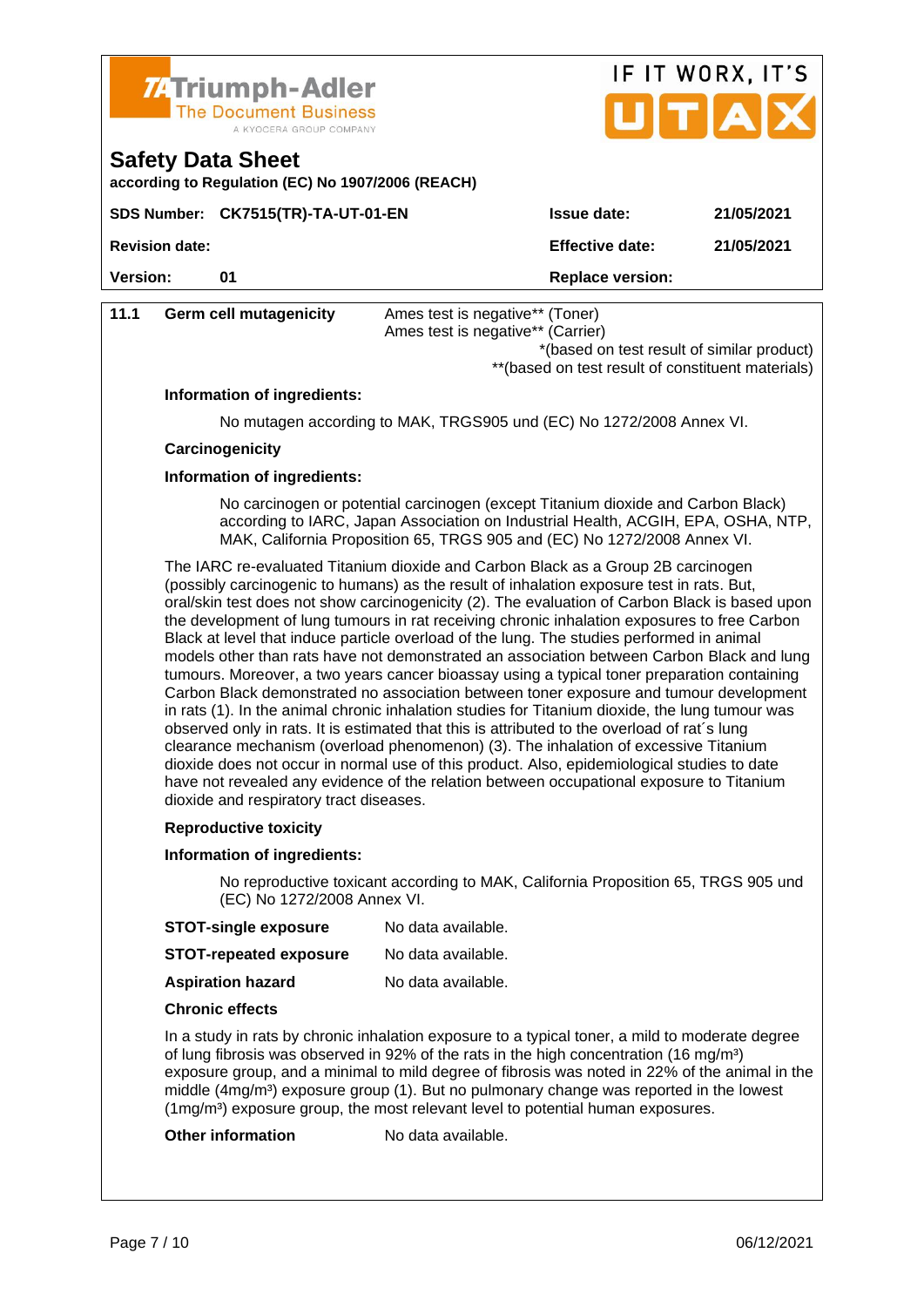



according to Regulation (EC) No 1907/2006 (REACH)

SDS Number: CK7515(TR)-TA-UT-01-EN Issue date: 21/05/2021

Revision date: 21/05/2021 2021 2021 2022 2021 2022 2021 2022 2022 2021 2022 2022 2022 2021 2022 2021 2022 2021

## SECTION 12: Ecological information

| 12.1 | Toxicity                             |
|------|--------------------------------------|
|      | No data available.                   |
| 12.2 | Persistence and degradability        |
|      | No data available.                   |
| 12.3 | Bio accumulative potential           |
|      | No data available.                   |
| 12.4 | Mobility in soil                     |
|      | No data available.                   |
| 12.5 | Results of PBT and vPvB assessment   |
|      | No data available.                   |
| 12.6 | Other adverse effects                |
|      | No additional information available. |
|      |                                      |

## SECTION 13: Disposal considerations

#### 13.1 Waste treatment methods

Do not attempt to incinerate the toner container or unit and the waste toner yourself. Dangerous sparks may cause burn. Any disposal practice should be done under conditions which meet local, state and federal laws and regulations relating to waste (contact local or state environmental agency for specific rules).

SECTION 14: Transport information

14.1 UN-number

None.

14.2 UN Proper shipping name

None.

14.3 Transport hazard class(es)

None.

#### 14.4 Packing group

None.

14.5 Environmental hazards

None.

| ssue date:      | 21/05/2021 |
|-----------------|------------|
| Effective date: | 21/05/2021 |

IF IT WORX, IT'S

Птіа

Version: 01 Replace version: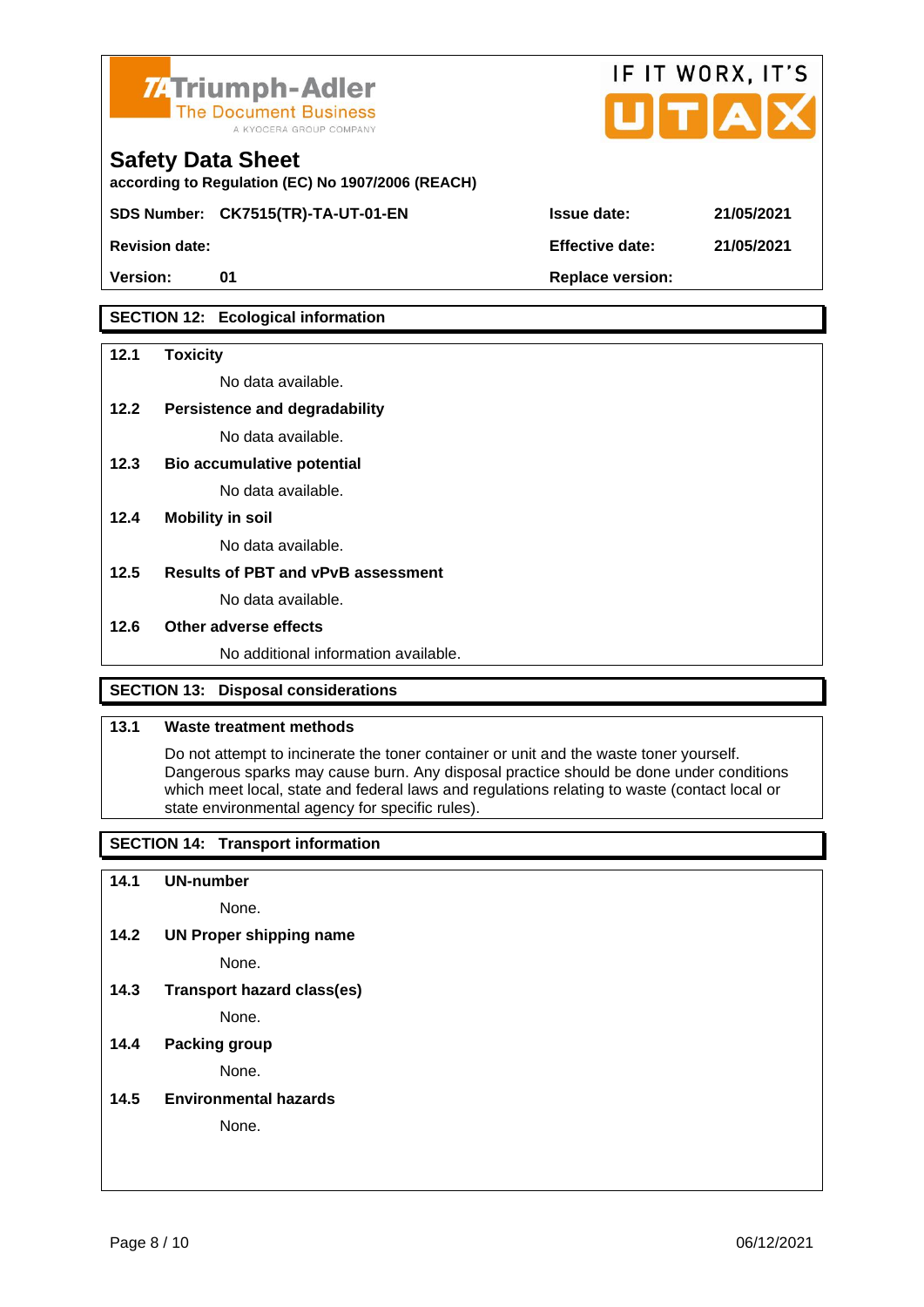



according to Regulation (EC) No 1907/2006 (REACH)

SDS Number: CK7515(TR)-TA-UT-01-EN Issue date: 21/05/2021

Revision date: 21/05/2021

Version: 01 Replace version:

## 14.6 Special precautions for user

No additional information available.

14.7 Transport in bulk according to Annex II of MARPOL73/78 and the IBC Code Not applicable.

### SECTION 15: Regulatory information

| 15.1 | Safety, health and environmental regulations/legislation specific for the substance or<br>mixture                   |
|------|---------------------------------------------------------------------------------------------------------------------|
|      | EU-regulations                                                                                                      |
|      | Regulation (EC) No 1005/2009 (on substances that deplete the ozone layer, Annex I and II):                          |
|      | Not listed.                                                                                                         |
|      | Regulation (EU) 2019/1021 (on persistent organic pollutants, Annex I as amended):                                   |
|      | Not listed.                                                                                                         |
|      | Regulation (EU) No 649/2012 (concerning the export and import of dangerous chemicals,<br>Annex I and V as amended): |
|      | Not listed.                                                                                                         |
|      | Regulation (EC) No 1907/2006 REACH Annex XVII as amended (Restrictions on use):                                     |
|      | Not listed.                                                                                                         |
|      | Regulation (EC) No 1907/2006 REACH Annex XIV as amended (Authorizations):                                           |
|      | Not listed.                                                                                                         |
|      | US-regulations                                                                                                      |
|      | All ingredients in this product comply with order under TSCA.                                                       |
|      | Canada regulations                                                                                                  |
|      | This product is not a WHMIS-controlled product, since we consider it as a<br>manufactured article.                  |
| 15.2 | <b>Chemical Safety Assessment</b>                                                                                   |
|      | No data available.                                                                                                  |
|      |                                                                                                                     |
|      |                                                                                                                     |
|      |                                                                                                                     |
|      |                                                                                                                     |
|      |                                                                                                                     |
|      |                                                                                                                     |